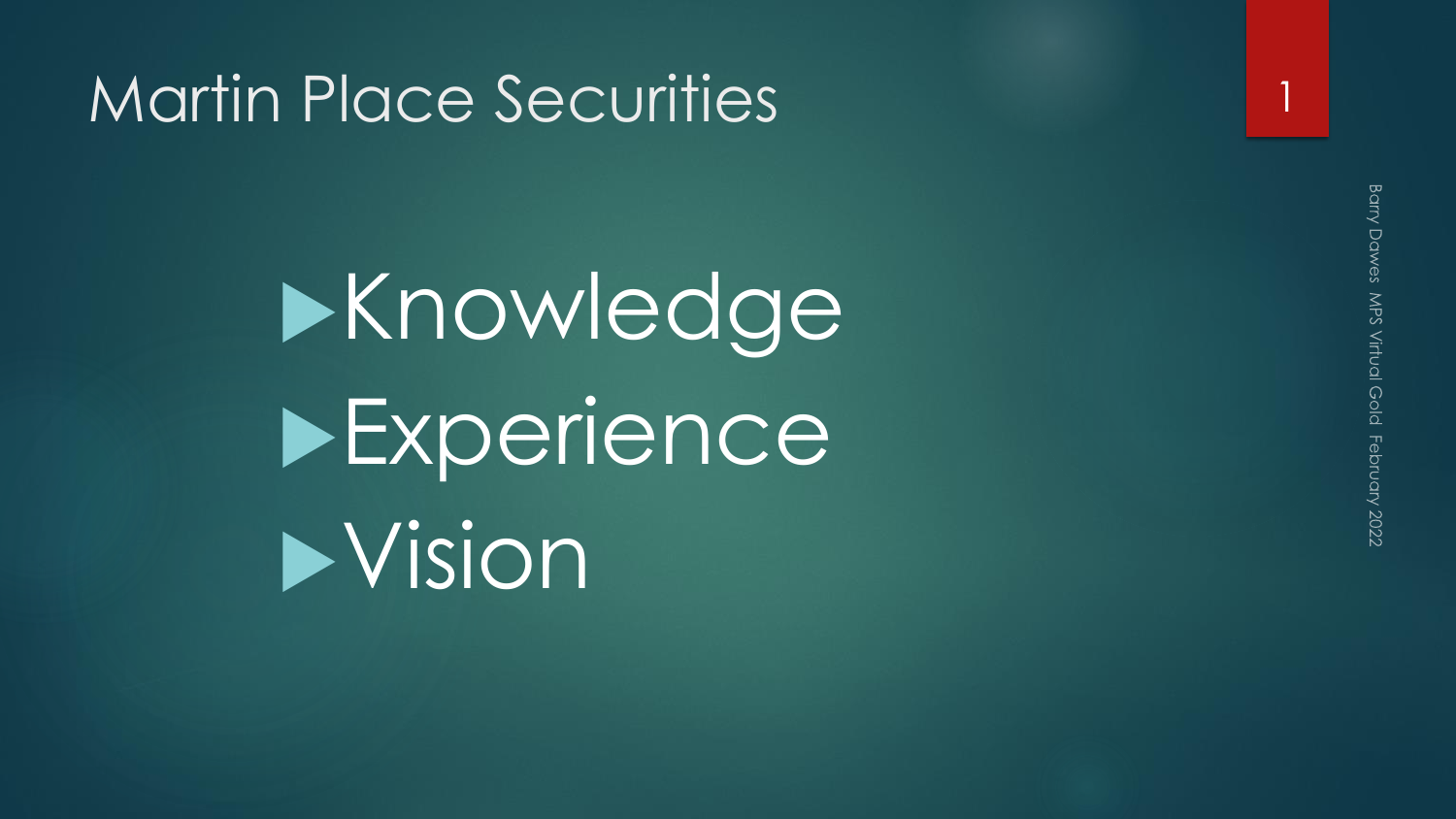VIRTUAL GOLD CONFERENCE Online 10 February 2022 2

# Gold The Metal of Prosperity

Reconciling Gold Bulls and Gold Bugs **BARRY DAWES B S<sup>C</sup> F AUSIMM(CP) MSAFAA MARTIN PLACE SECURITIES**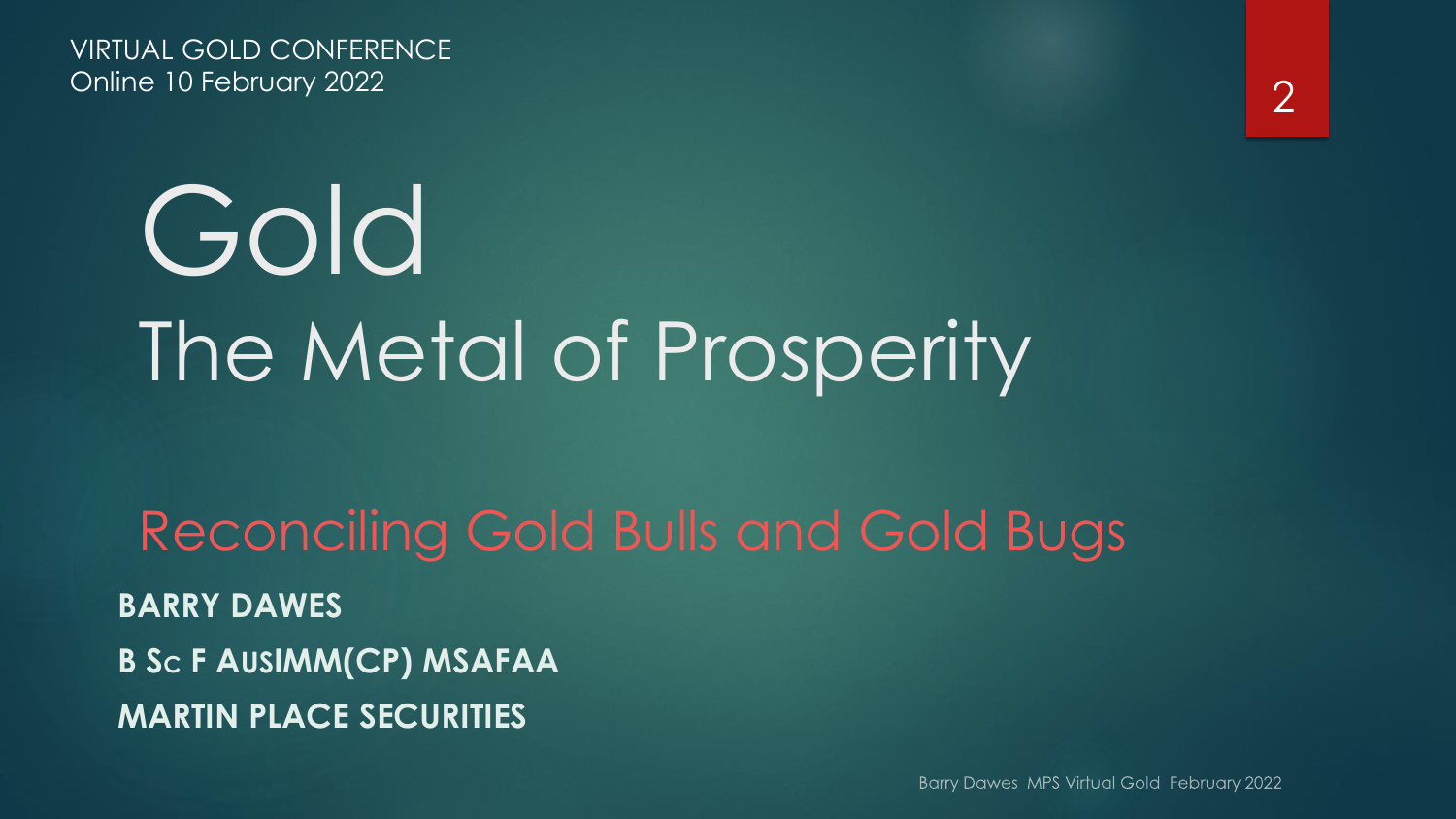### Disclaimer 3

Nothing in this presentation shall be construed as a solicitation to buy or sell<br>any security or product, or to engage in or refrain from engaging in any<br>fransaction. In preparing this research, MPS did not take into accou

Before making an investment decision on the basis of this presentation, the reader needs to consider, with or without the assistance of an adviser, whether the advice is appropriate in light of their particular investment

This presentation is based on information obtained from sources believed<br>to be reliable but MPS does not make any representation or warranty<br>that it is accurate, complete or up to date. MPS accepts no obligation<br>to correct

This presentation has originated from MPS (ABN 95 159 611 040), a Corporate Authorised Rep (AFS Licence 247 767). MPS can gain income through brokerage, capital raising commissions and corporate advisory fees.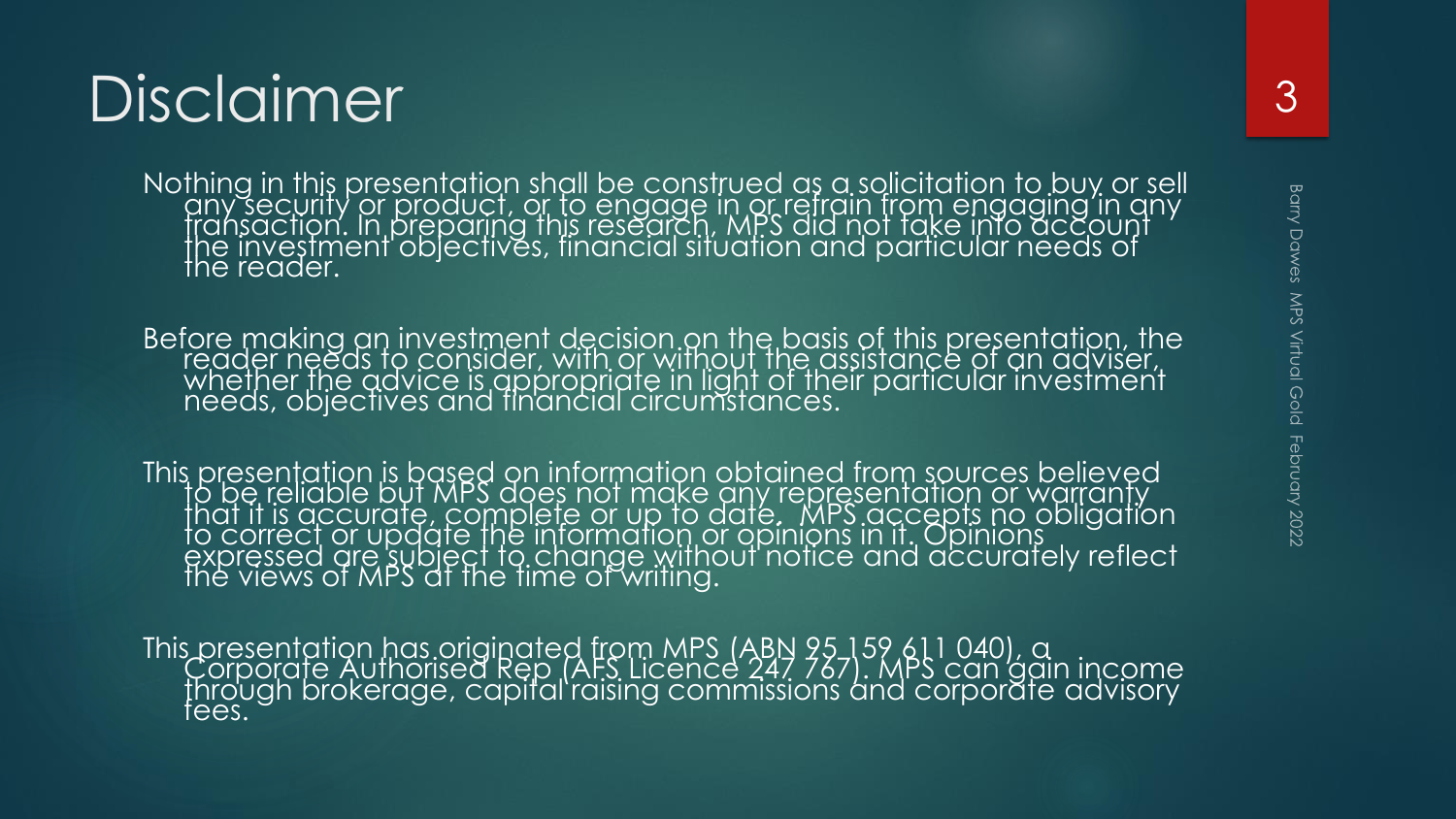### Key features for gold 44

▶ Consumer demand for jewellery, bars and coin is base

- Rising Asian living standards growing demand
- Renaissance of US economy now a driver
- $\blacktriangleright$  Massive increase in sovereign debt and inflation of money supply
- Debasement of currencies
- But growing prosperity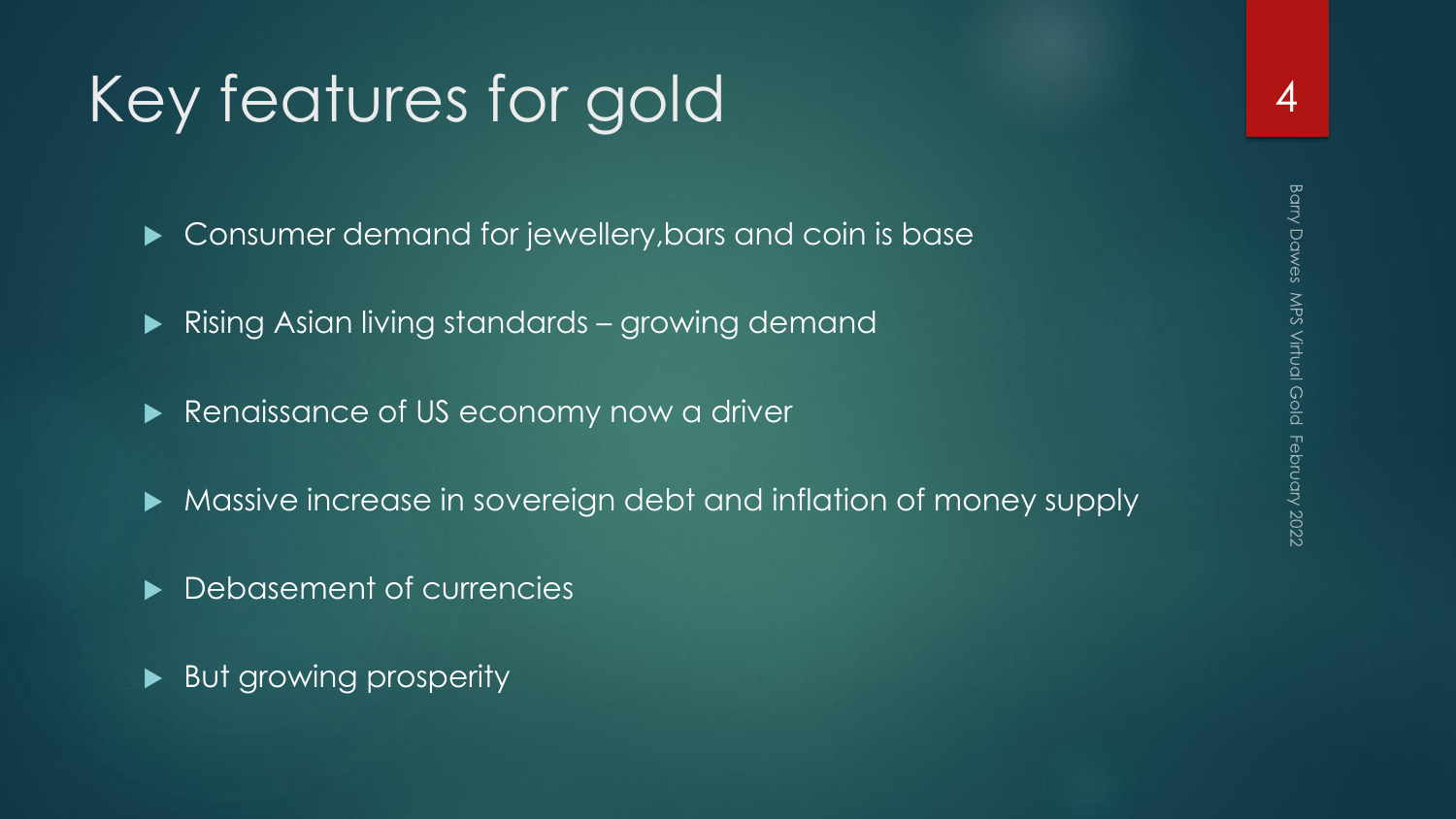#### Long term Bull Market

**First Leg 2000-2011** Correction 2011-2016 ▶ Second Leg Part 1 2016-2020 ▶ Correction 2020-2021 Second Leg Part 2 2021 - ??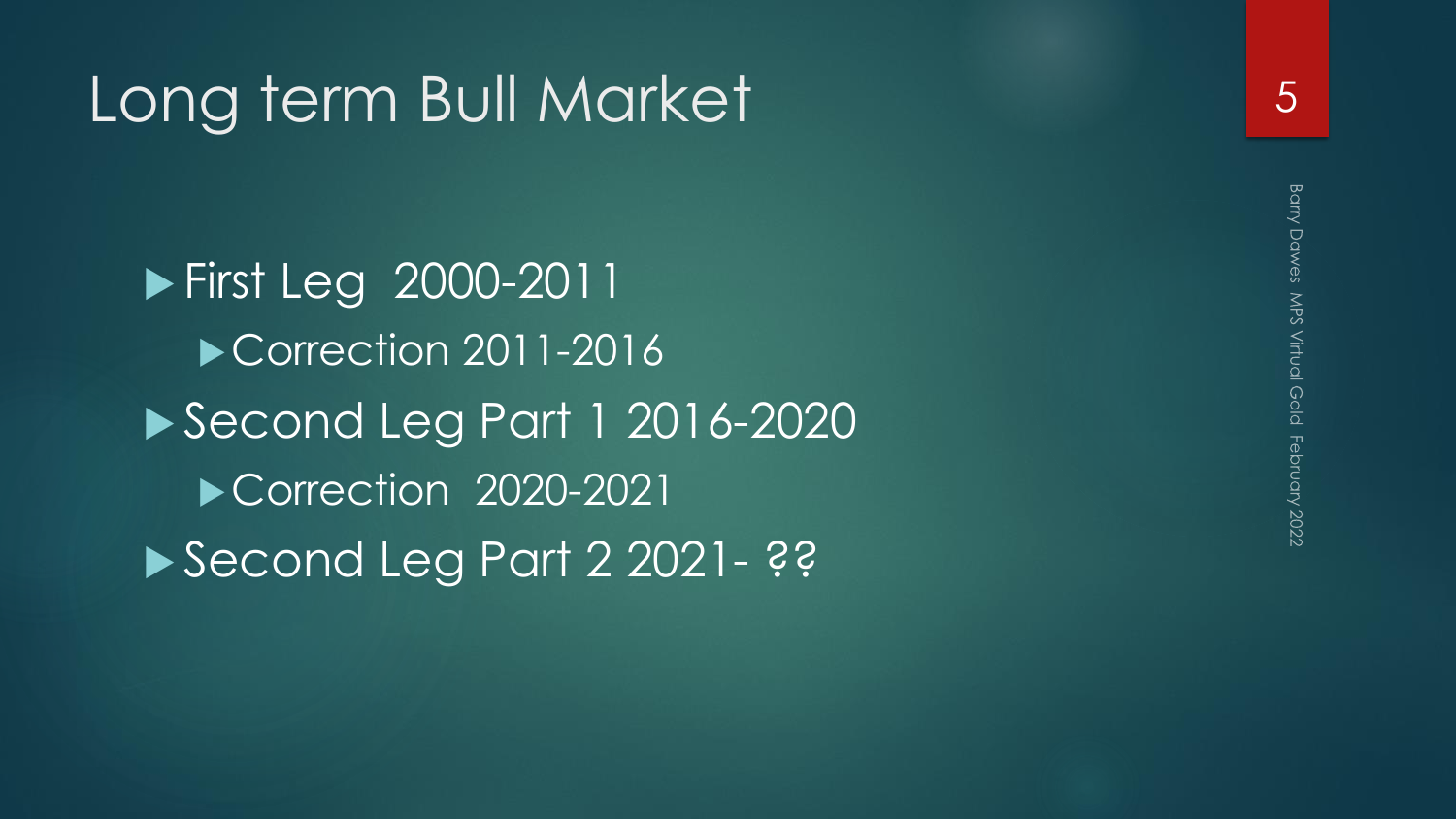### Long Term View 6

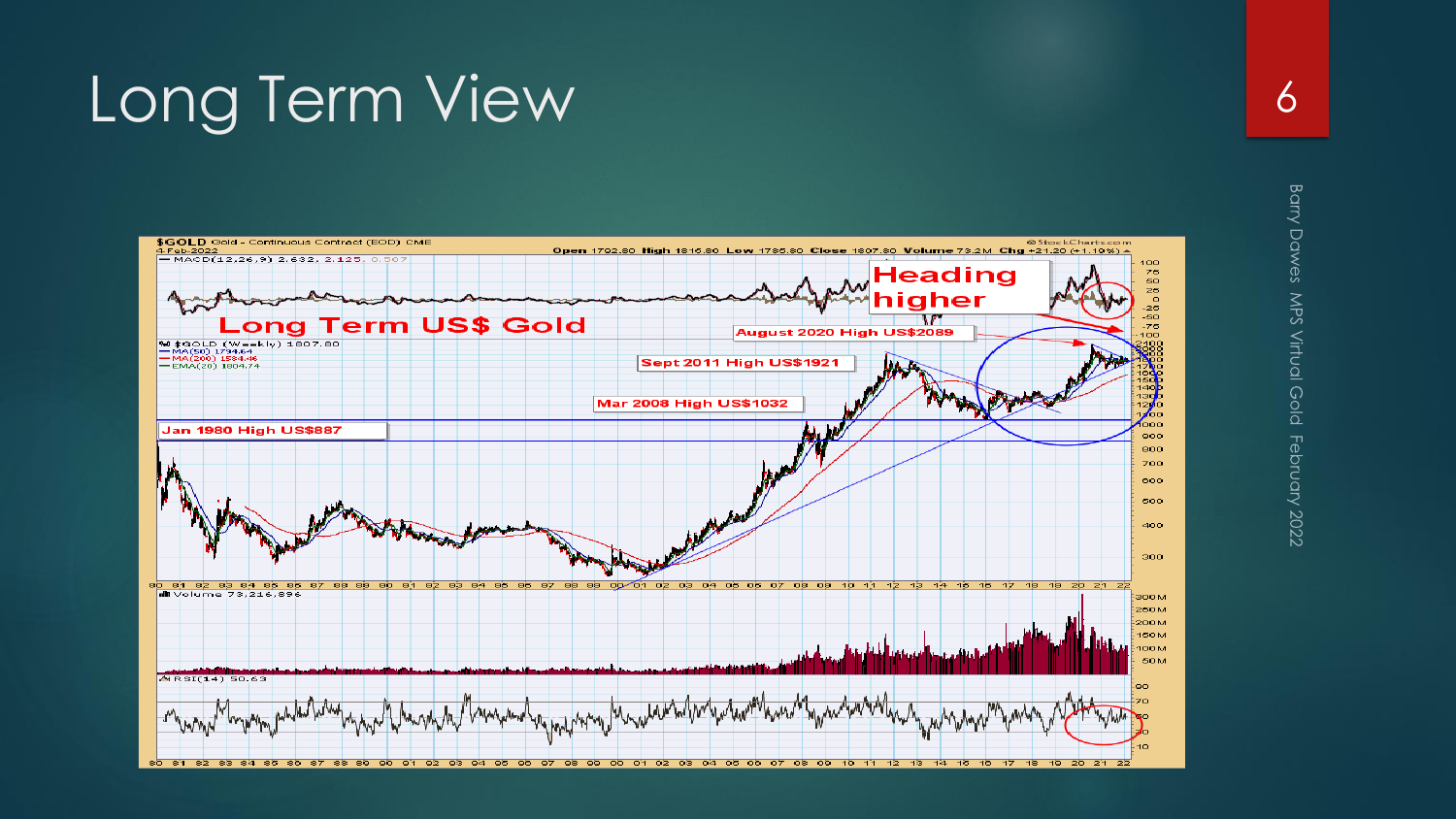#### Medium Term View 7

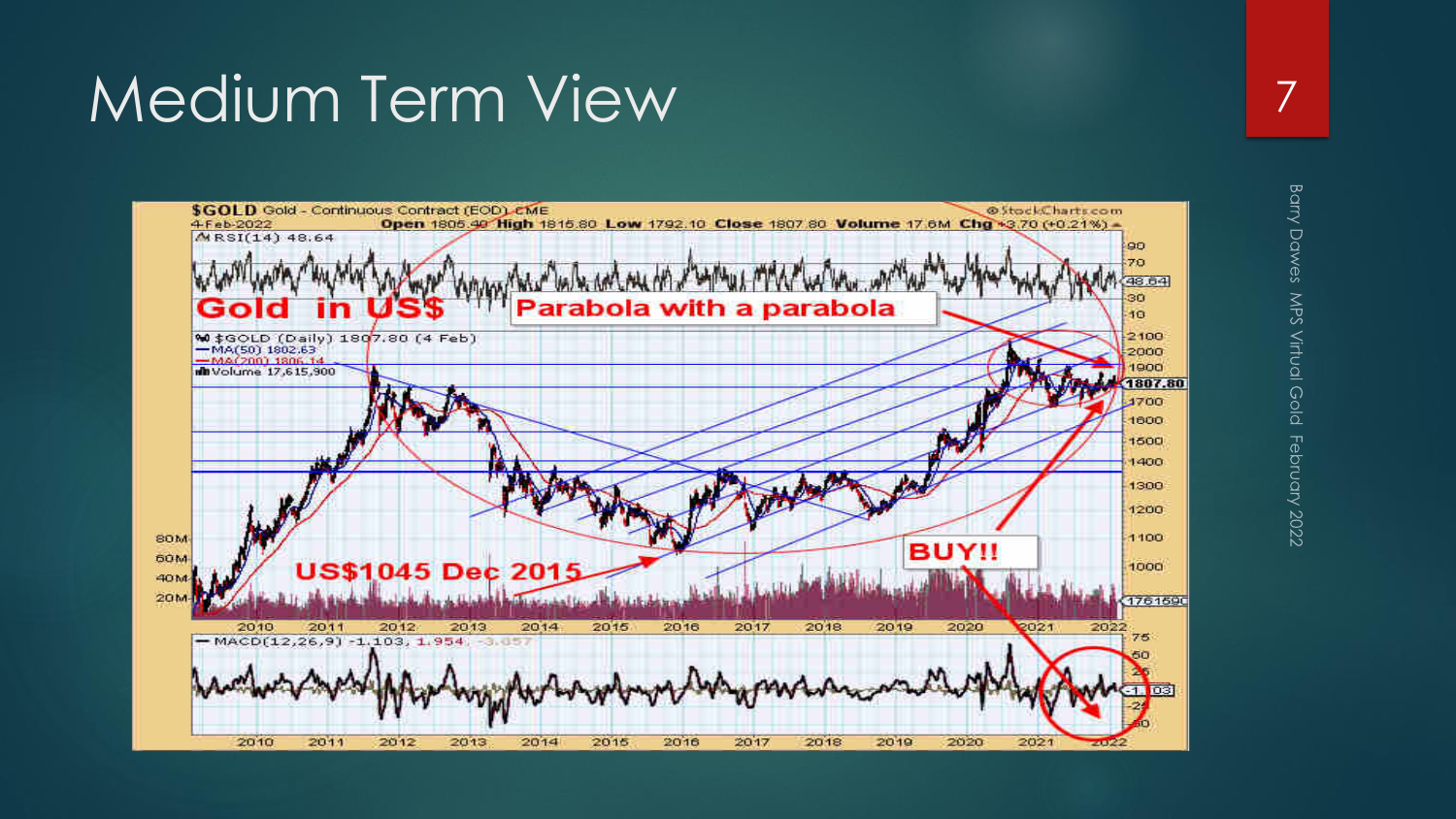## US\$ and Gold

#### US\$ - Bear Market or Bull Market?

- ▶ Debt and unfunded liabilities
- Corrupt bureaucracies
- Reawakening underway
- ▶ US economy powerhouse or basket case?
- $\blacktriangleright$  Interest rates rising
- But what about the competition?
- **Smaller currencies stressed**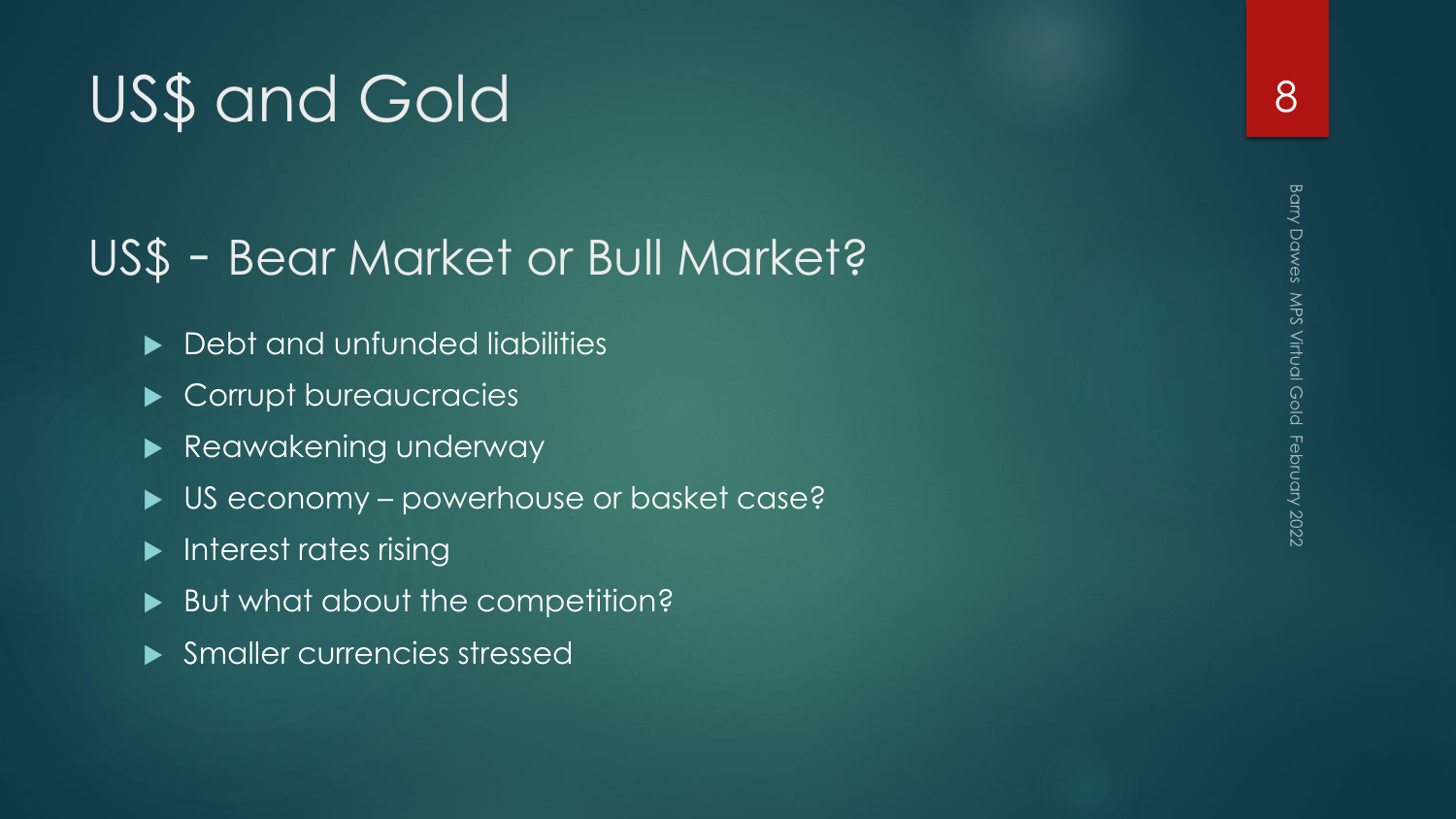#### US\$ Bear Market or Bull Market?

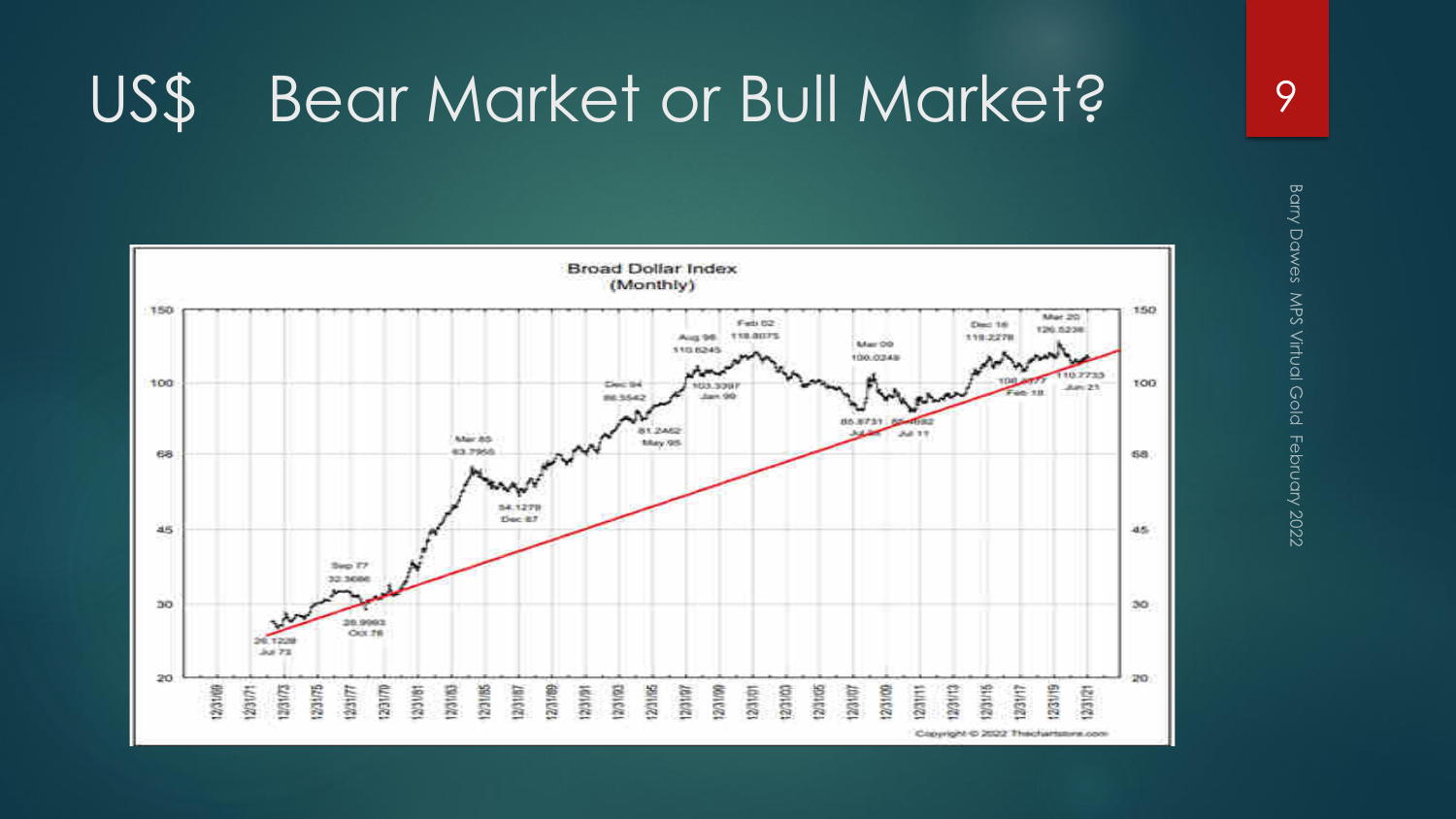### US\$ Weak against what?





Barry Dawes MPS Virtual Gold February 2022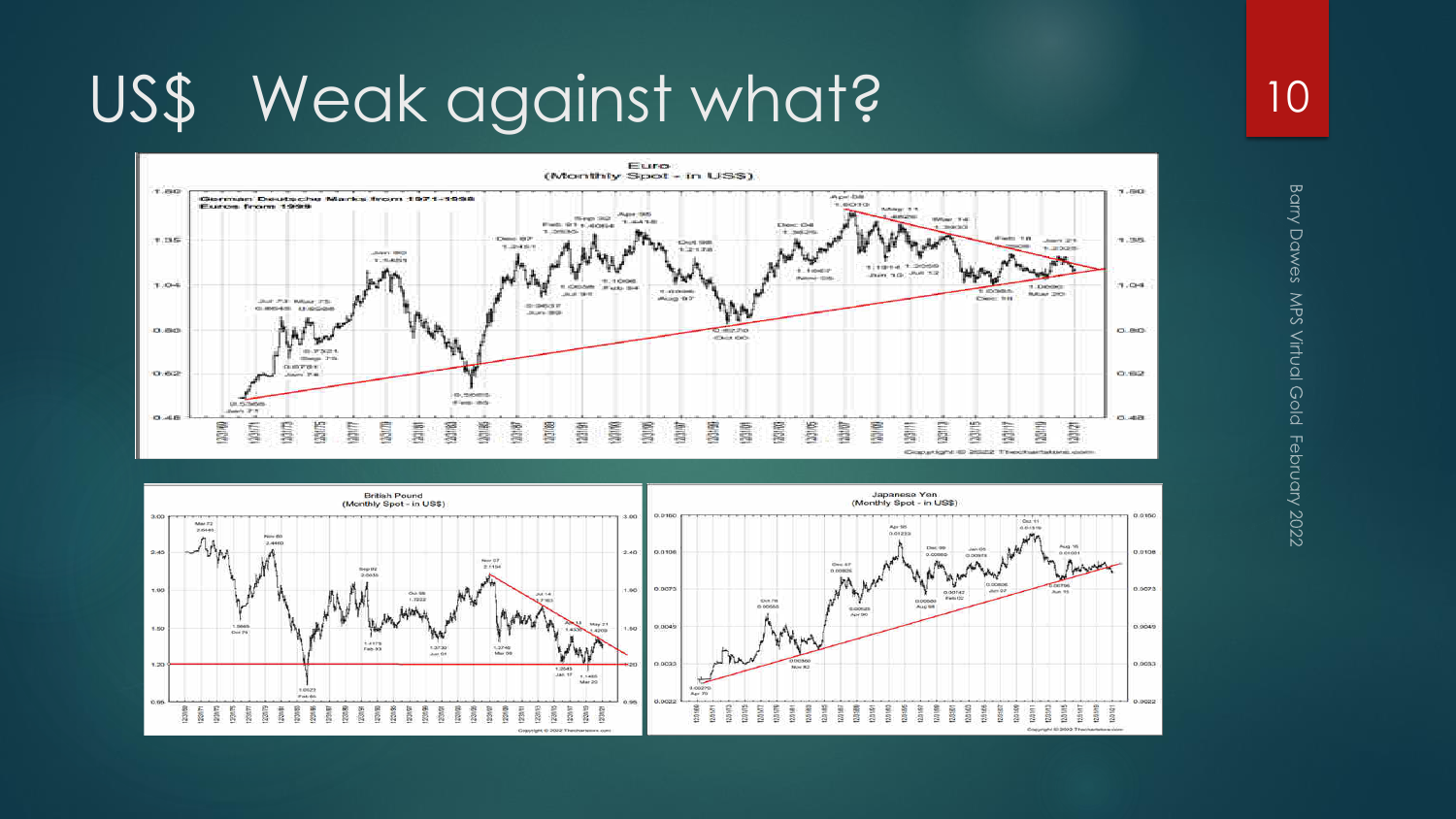### Which is the worst?



**Holger Zschaepitz** @Schuldensuehner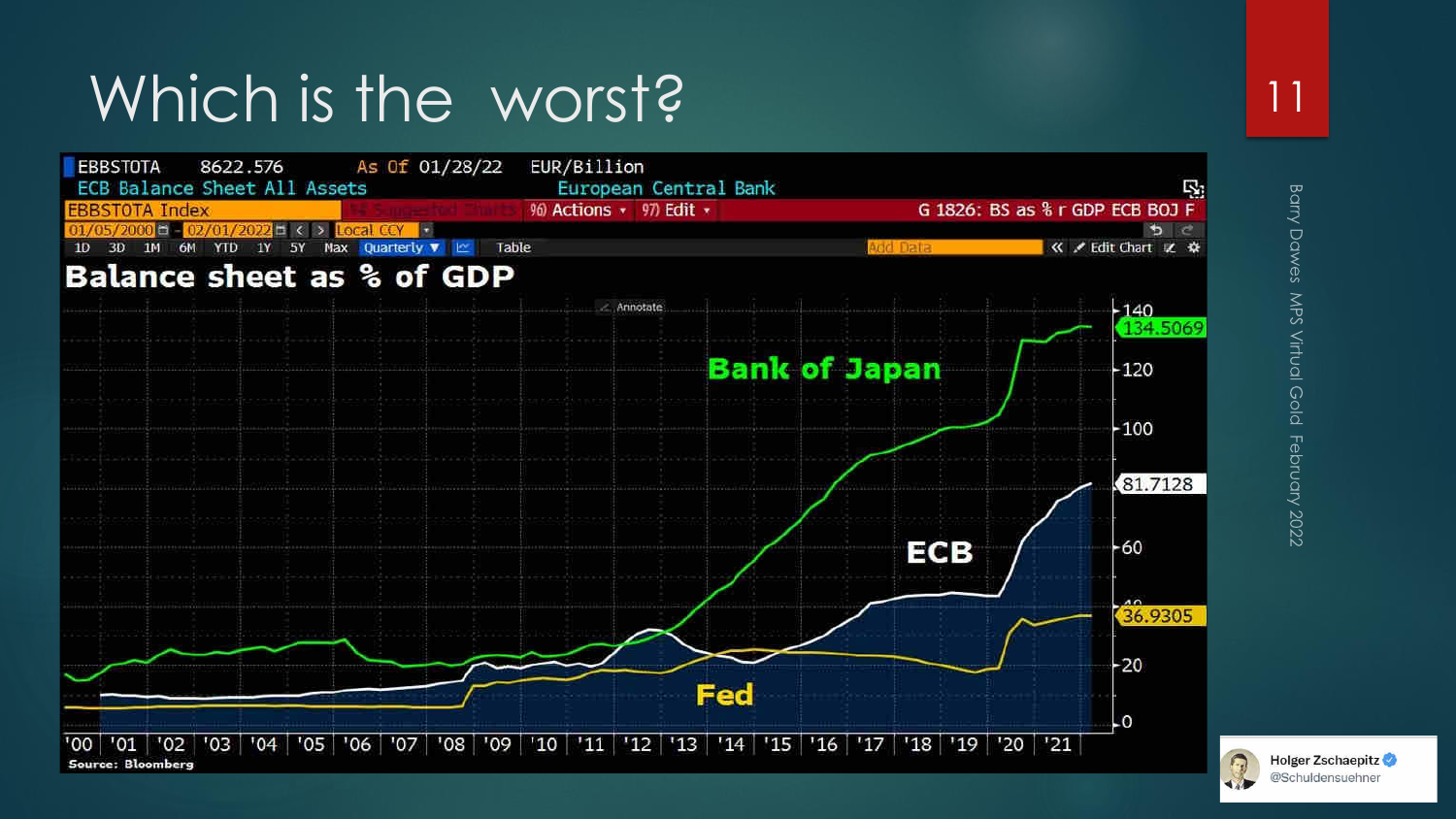### US\$ index

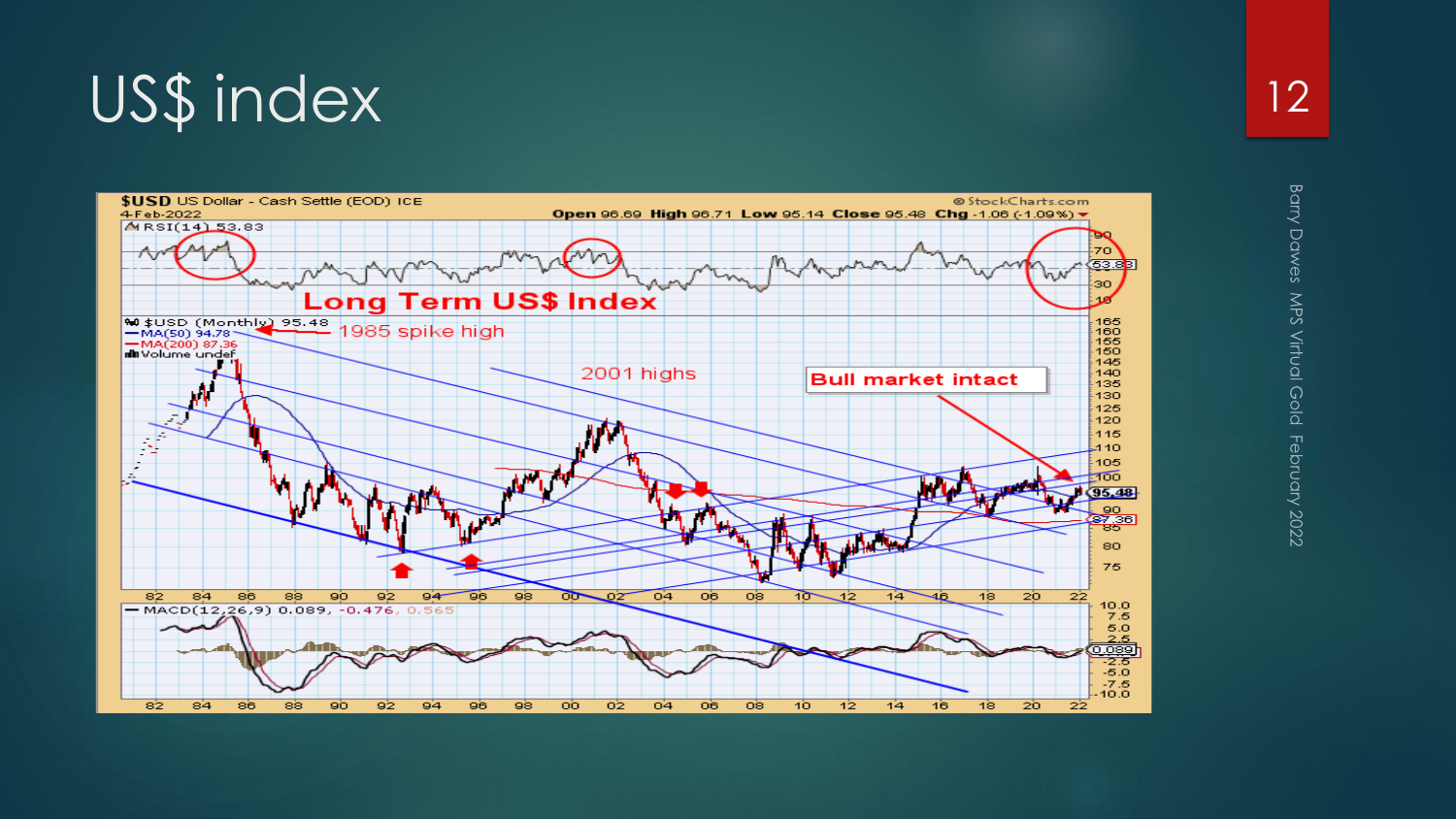### Gold vs Bonds 13



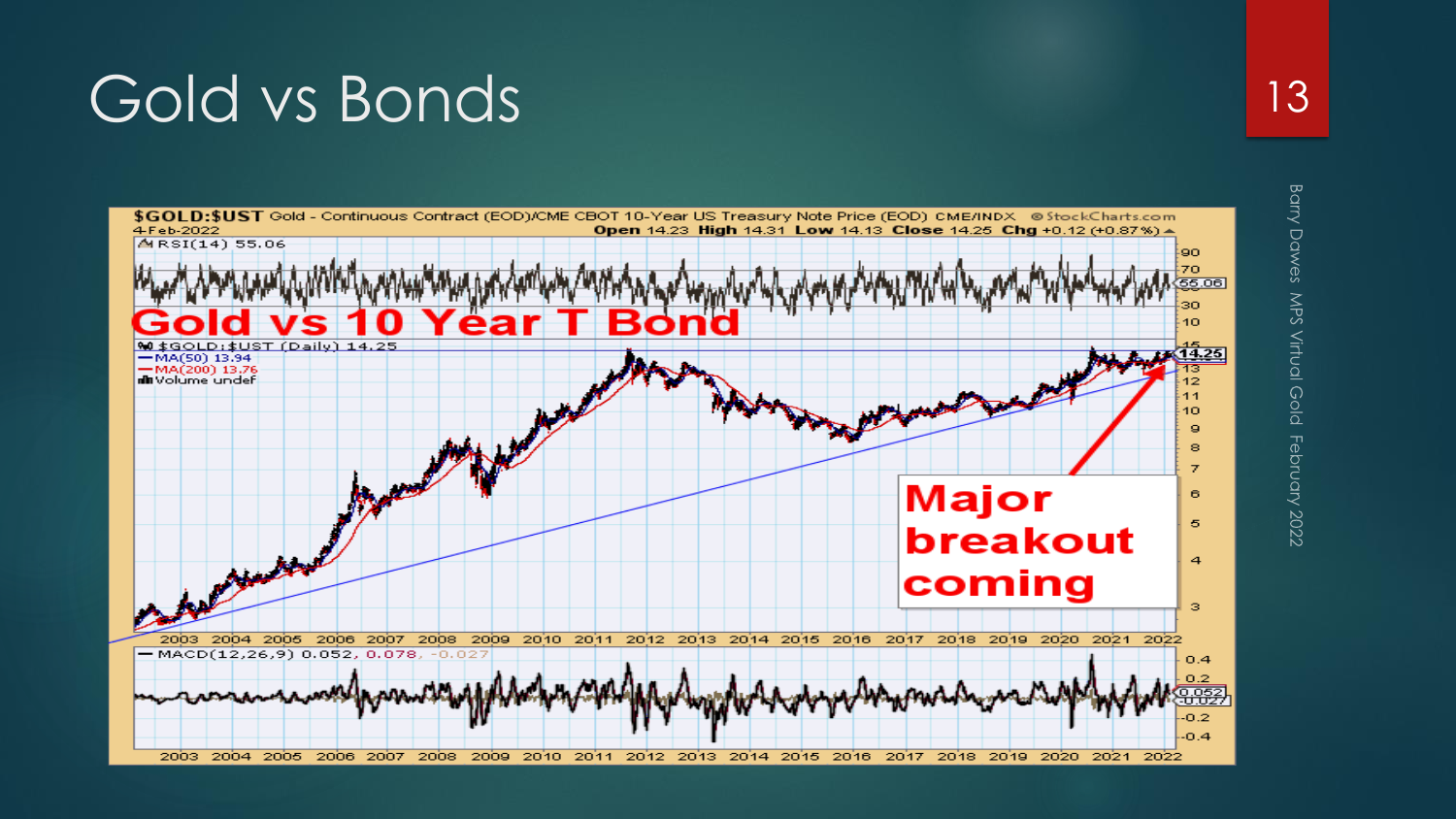# Gold demand mostly consumer investment

#### ▶ Bars and Coin

- $\blacktriangleright$  China and India key buyers
- $\triangleright$  US # 3

#### **>** Jewellery

- **China biggest buyer**
- $\blacktriangleright$  India
- ▶ US now #3 and growing regaining wealth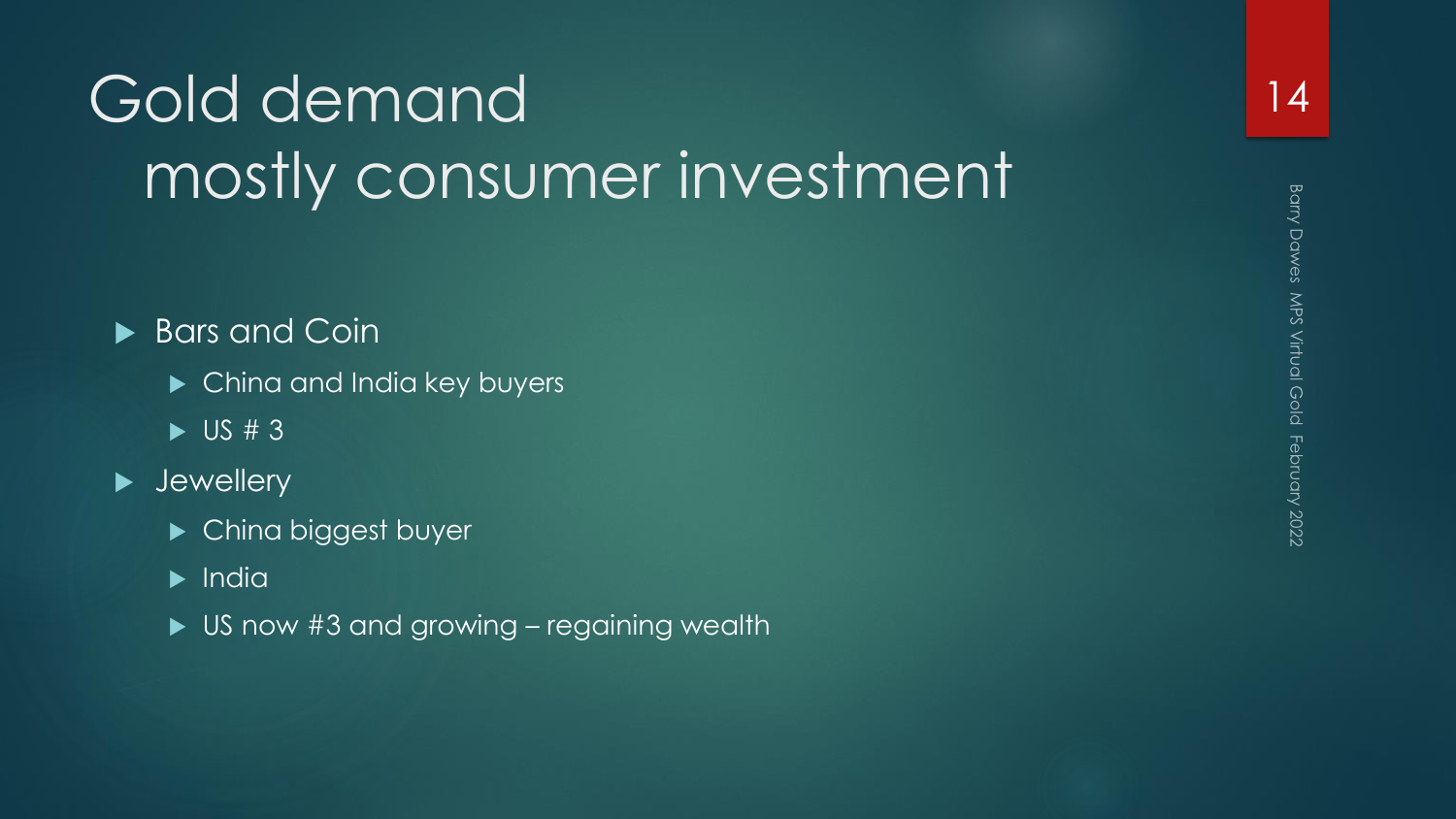#### Global Gold Consumption 15

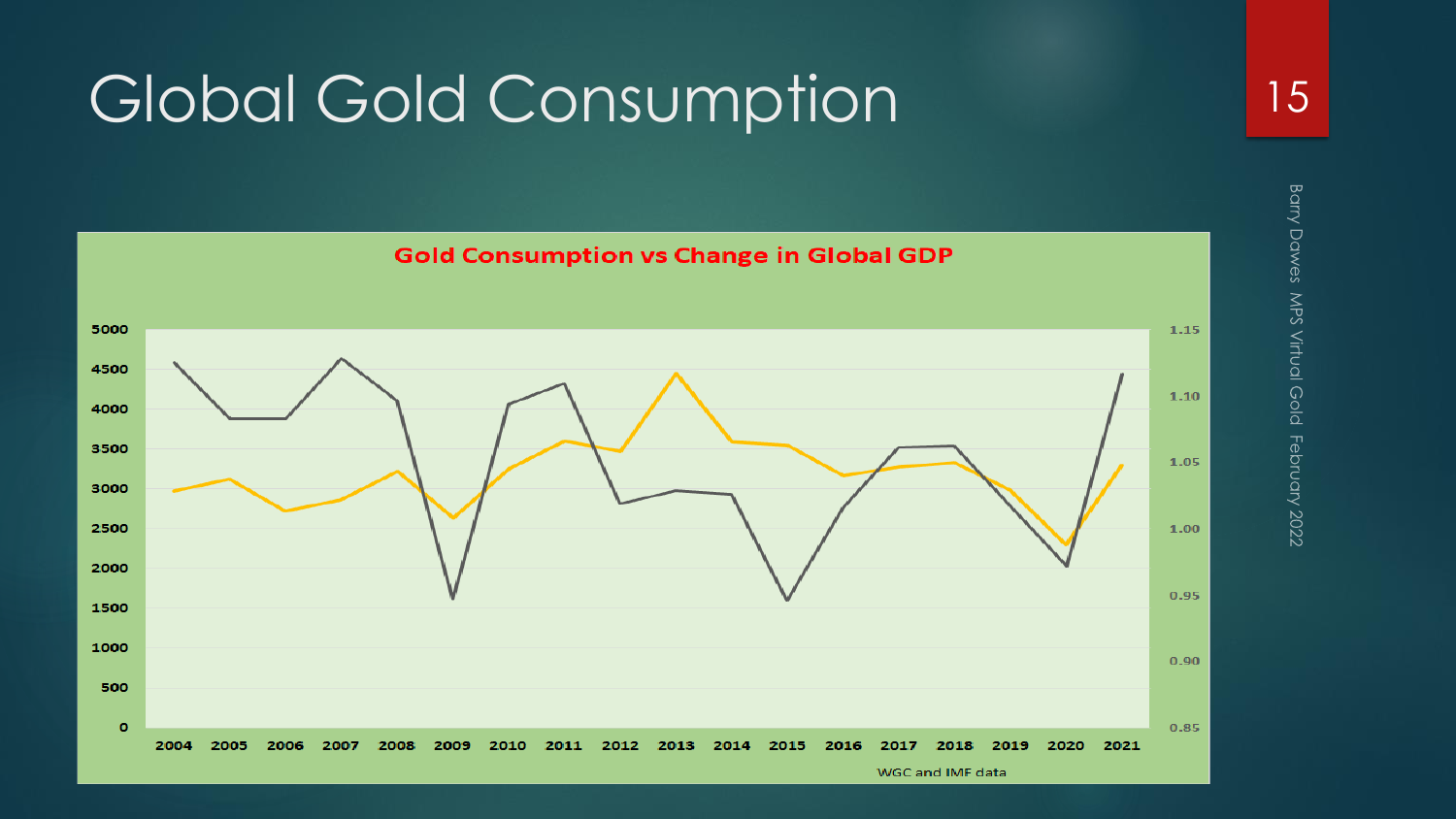#### Global Consumer Demand (Qtly Annualised) vs US\$ Gold Price



Barry Dawes MPS Virtual Gold February 2022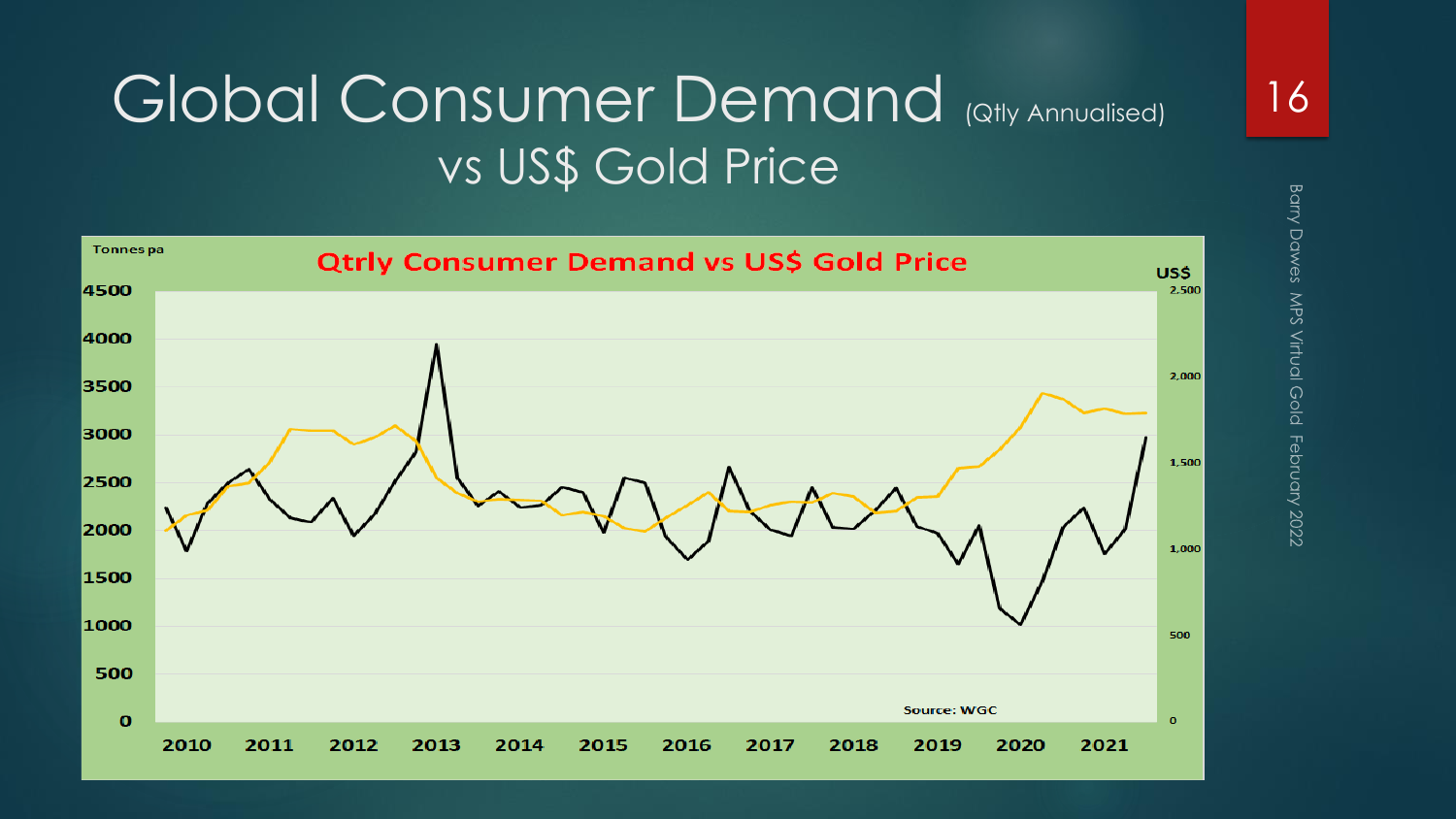#### Major Gold Buyers

#### - Jewellery, Bars and Coin

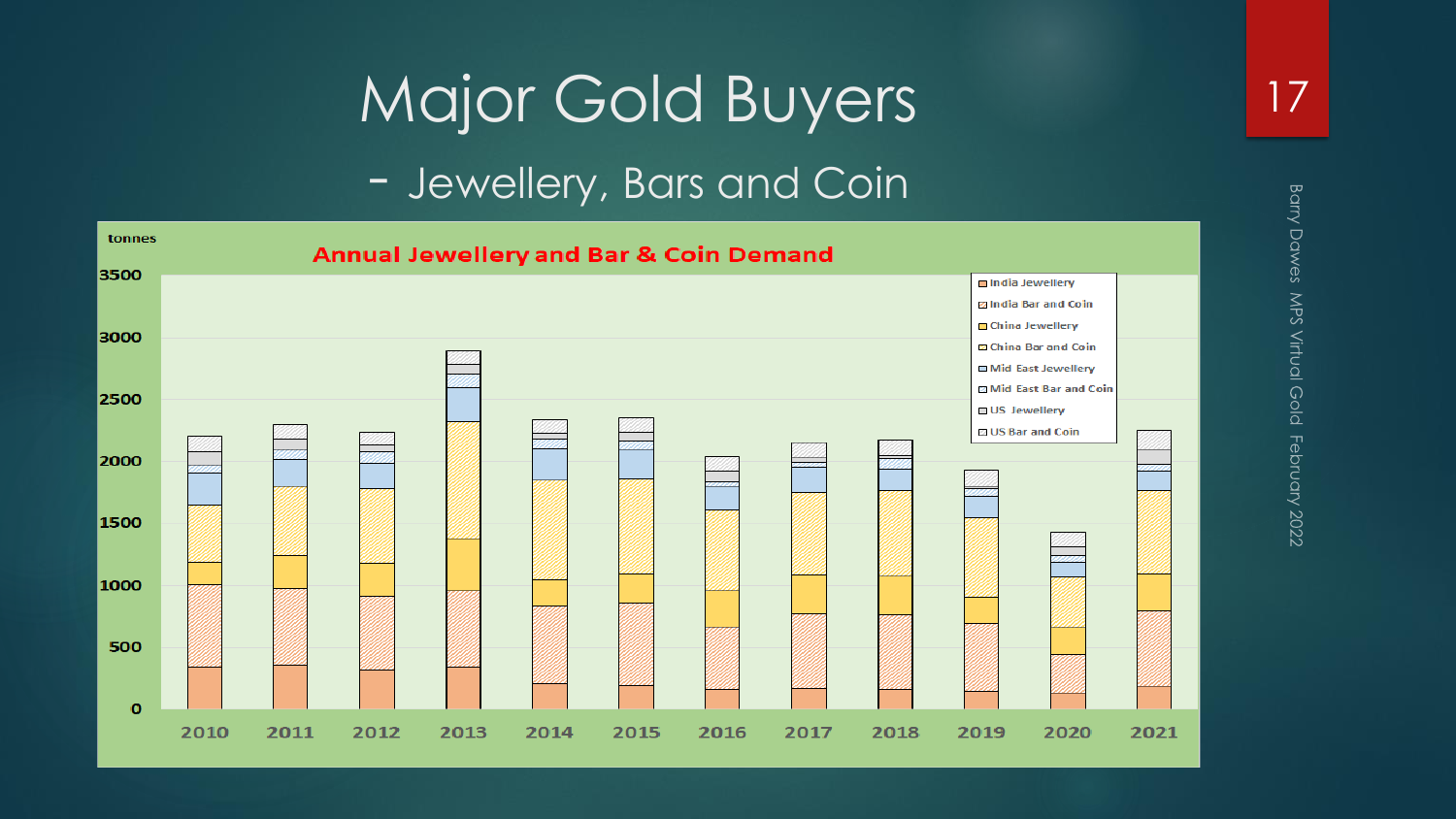#### US Households have never been better



Barry Dawes MPS Virtual Gold February 2022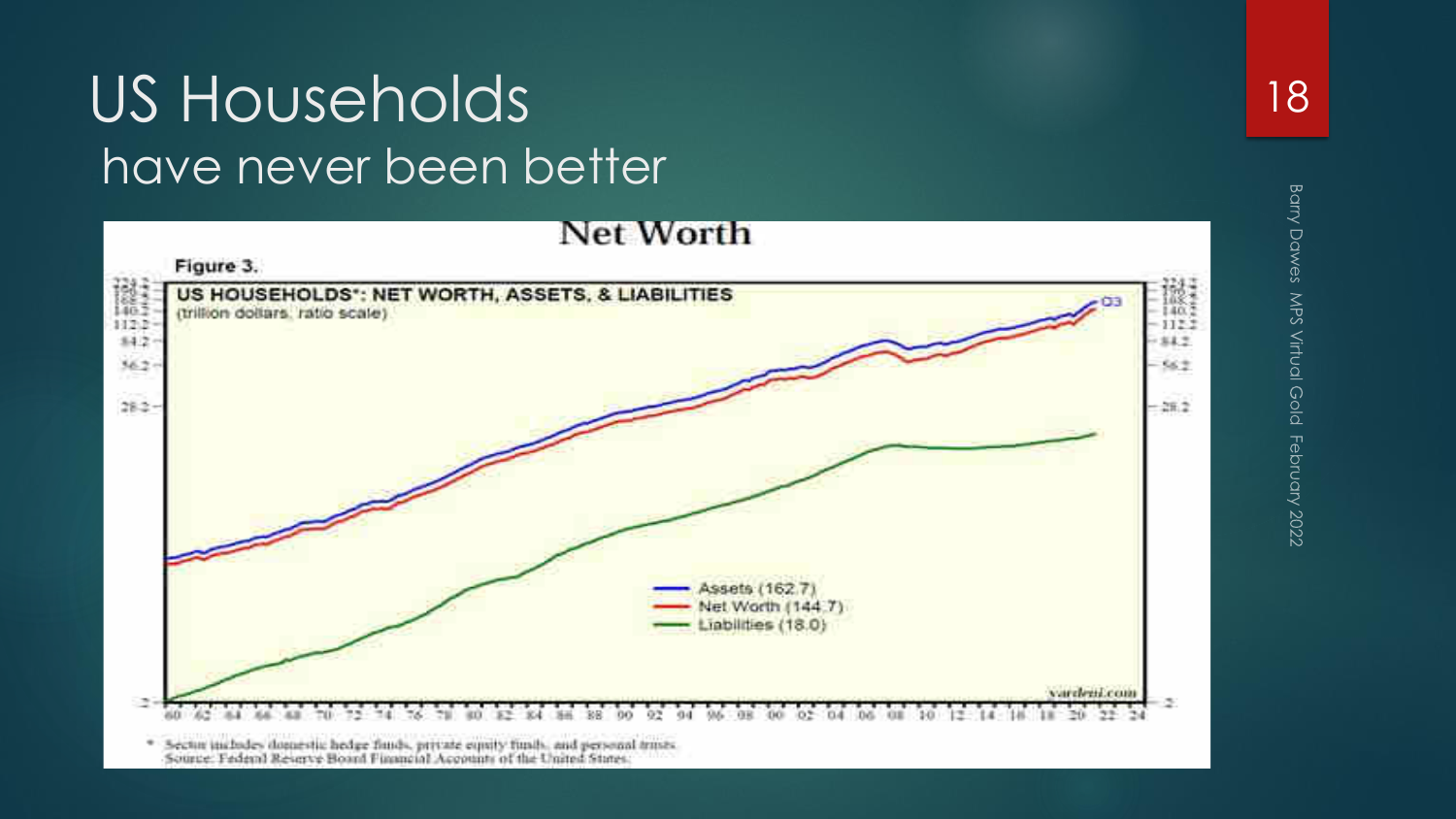#### S&P 500 Index 19

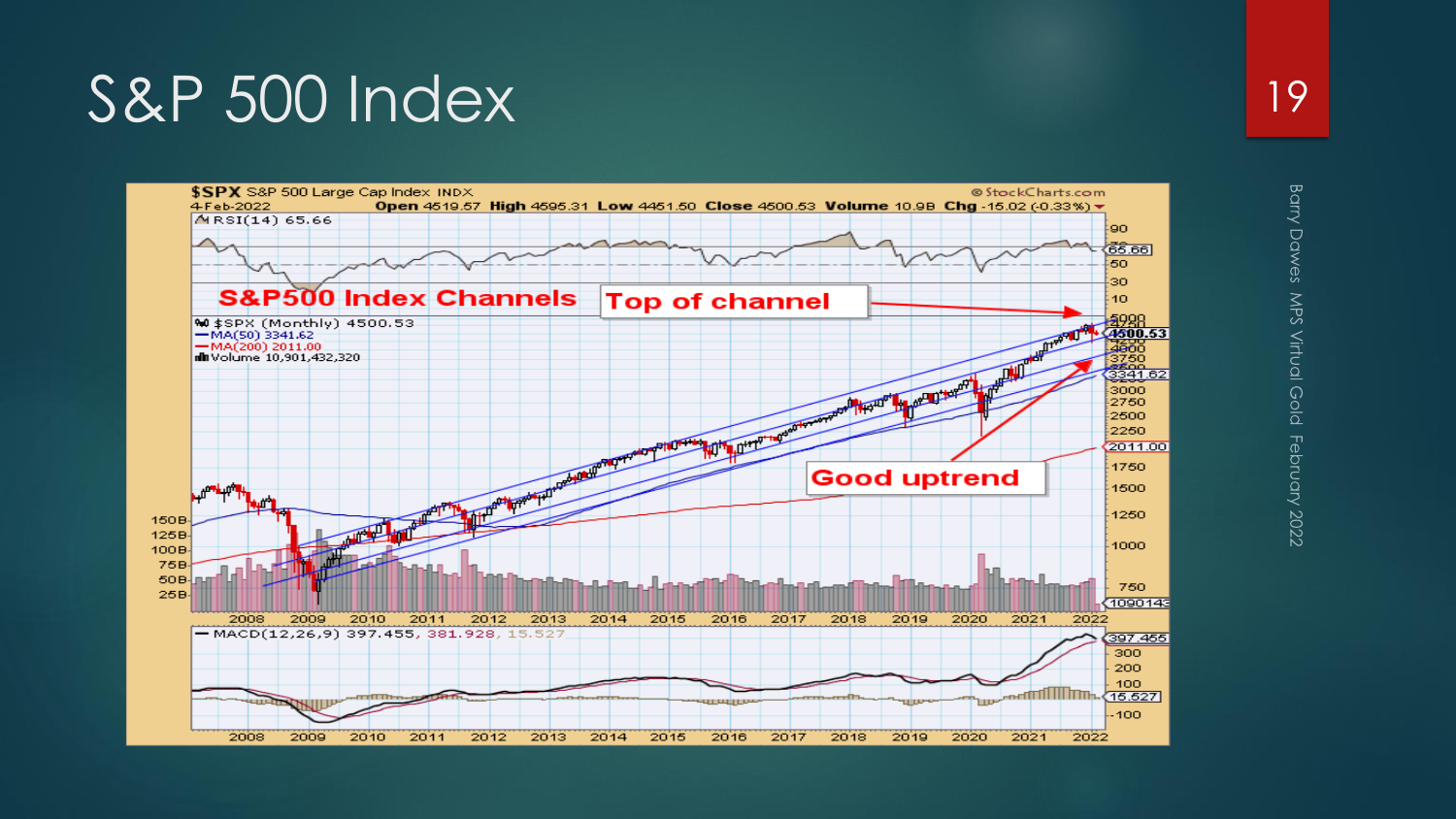### Global Stock Markets Index 20



Barry Dawes MPS Virtual Gold February 2022